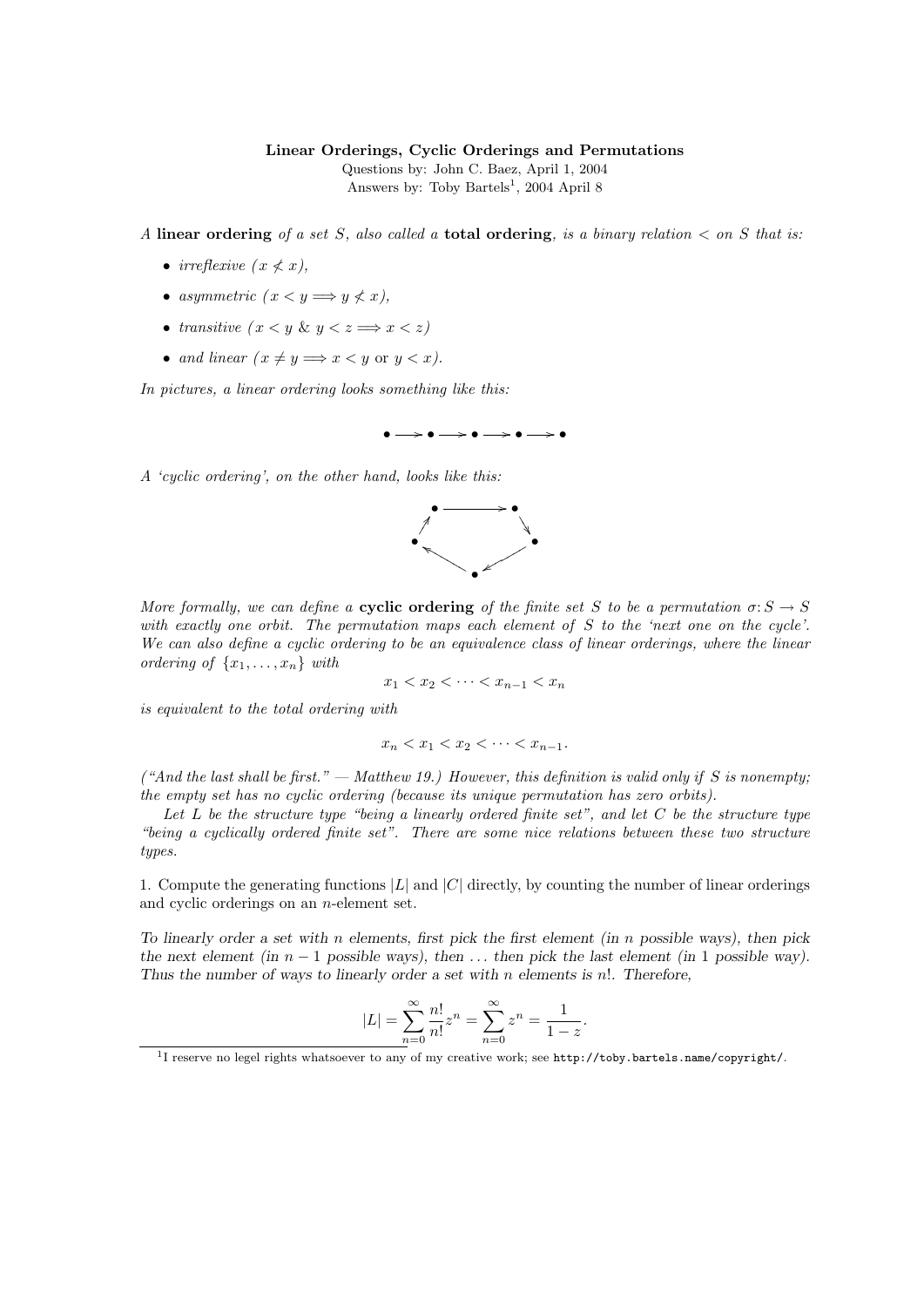To cyclically order a set with  $n > 0$  elements, linearly order it in n! ways if you like; but then notice that this is overdetermined by a factor of n, since we should not have been able to tell which of n positions is the starting position. Thus the number of ways to cyclically order a set with  $n > 0$ elements is  $(n-1)!$ . On the other hand, the empty set can't be cyclically ordered, so the number of ways to cyclically order a set with 0 elements is 0. Therefore,

$$
|C| = \sum_{n=1}^{\infty} \frac{(n-1)!}{n!} z^n = \sum_{n=1}^{\infty} \frac{1}{n} z^n.
$$

I could find a closed form for  $|C|$  now, but it's easier to do this in the context of question 2..

2. Using 1. show that

$$
\frac{d}{dz}|C| = |L|
$$

$$
\frac{d}{dz}|L| = |L|^2
$$

$$
e^{|C|} = |L|.
$$

Differentiating term by term,

$$
\frac{d}{dz}|C| = \sum_{n=1}^{\infty} \frac{d}{dz} \frac{1}{n} z^n = \sum_{n=1}^{\infty} z^{n-1} = \sum_{n=0}^{\infty} z^n = |L|.
$$

Now using a closed form,

$$
\frac{d}{dz}|L| = \frac{d}{dz}\frac{1}{1-z} = \frac{1}{(1-z)^2} = |L|^2.
$$

Now combining these facts,

$$
\frac{d}{dz}|L| = |L|^2 = |L|\frac{d}{dz}|C|,
$$

or

$$
\frac{d}{dz}|C| = \frac{1}{|L|}\frac{d}{dz}|L| = \frac{d}{dz}\ln|L|.
$$

Also  $|C|(0) = |C|_0 = 0$  and  $|L|(0) = |L|_0 = 1$ , so  $|C|(0) = \ln |L|(0)$ . Therefore,  $|C| = \ln |L|$ , or  $|L| = e^{|C|}$ . (Note that |L| has an inverse and a logarithm, since  $|L|_0 > 0$ .)

I can now write down a closed form for  $|C|$ ;

$$
|C| = \ln |L| = \ln \frac{1}{1-z} = -\ln(1-z).
$$

3. Do the above equations between generating functions come from natural isomorphisms between the structure types? Show that

$$
\frac{D}{DZ}C \cong L
$$

and

$$
\frac{D}{DZ}L\cong L^2
$$

 $E^C \not\cong L$ .

but